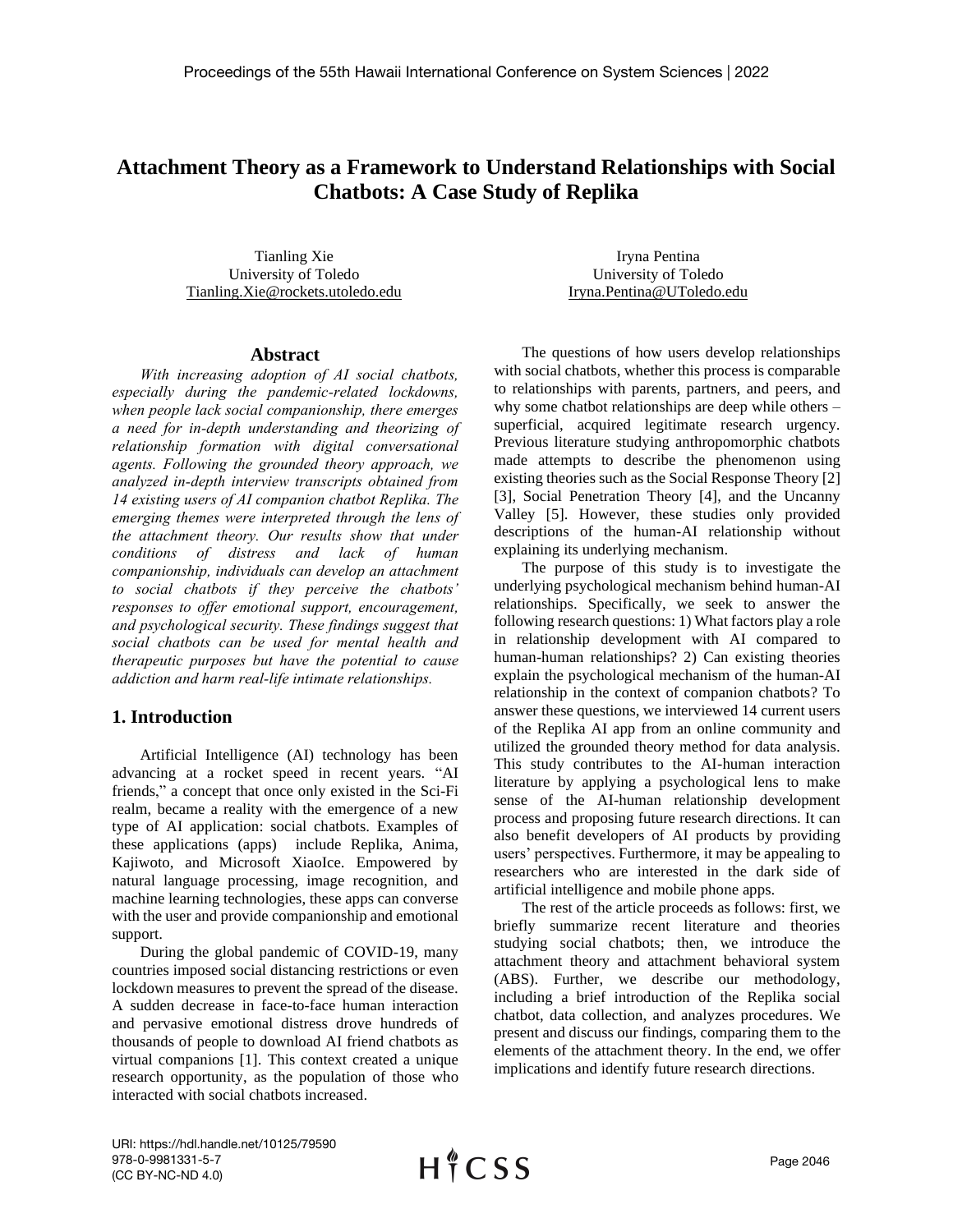# **2. Literature review**

As chatbots became increasingly adopted by firms, there has been a surge of research on digital conversational agents (DCA) in recent years, with greater emphasis on social elements in the dynamics of using DCA, since the capabilities of human-like avatars, text, and voice become available. Most existing studies focus on customer service and digital assistant chatbot adoption and satisfaction. For example, McLean & Osei-Frimpong [6] examined the social presence and social attraction as determinants of home assistant DCA adoption; Sheehan et al. [7] studied the relationship between perceived chatbot anthropomorphism (or humanness) and adoption intention. Ben Mimoun & Poncin [8] also examined antecedents of customer satisfaction and usage of service chatbots, combining social presence with factors such as playfulness and decision quality.

Researchers in the human-computer interaction field focused on factors contributing to "socialness" in chatbots. For instance, Sundar et al. [9] examined the effect of cheerful vs. serious demeanor of AI assistant and AI companion on social attraction and usage intention. De Cicco et al. [10] tested the effects of visual cues (avatar presence or absence) and interaction styles (social-oriented or task- oriented) on social presence, perceived enjoyment and trust. Kim et al. [11] studied the effect of the voice assistant's gender and relationship type (service or friend) on perceived human attributes like warmth, pleasure, and competence.

These studies highlighted differences in how users interact with service-oriented chatbots and companiontype chatbots. But so far, most studies on companiontype bots are represented by experiments in the elderly care and therapy contexts. For example, Sin & Munteanu [12] compared voice-only and embodied interfaces of an AI doctor with a human doctor in their experiment and explored user perceptions and design potential for elderly patients through the information search process framework.

But very few studies have examined relationship dynamics (friendship, romantic relationship, etc.) with AI companions. Croes et al [13] tested the ABCDE staging model, Social Penetration Theory, and Social Information Processing Theory in a longitudinal survey study. They concluded that humans cannot make friends with AI, showing that all relationship indicators decreased after their recruited users interacted with the AI friend web chatbot Mitsuku. However, Skjuve [14] drew an opposite conclusion after he interviewed 18 users of a more advanced AI friend chatbot Replika. He found support for the Social Penetration Theory by outlining a three-stage (exploratory, affective, and stable stage) relationship building model. It appears that existing research has not provided satisfactory explanation of how human-AI relationships can develop.

### **3. Attachment theory**

Attachment theory was originally developed by John Bowlby [15] to explain child-parent relationships. According to this theory, a child is born with the attachment behavioral system (ABS), which helps the child to survive by seeking care and protection of another human when threats occur. Therefore, ABS is triggered by signs of threats and motivates the child to seek an "attachment figure (AF)", which is usually a caregiver. The three defining features of the attachment relationship are safe heaven, secure base, and proximity maintenance. Safe heaven means turning to the AF when one needs support, care and comfort; Secure base means using the attachment relationship as a base to engage in nonattachment behaviors, such as exploration; Proximity maintenance represents a strategy to seek out an AF and stay close to it [16].

Figure 1 provides a simplified diagram of ABS. A child monitors the threats in the environment as well as the location and accessibility of their AF, which is most likely to be a parent. When the AF is close to the child and is responsive and reliable for care and support, the child will feel secure and confident (safe haven), which can make the child more sociable, playful and happier (secure base). Even if the AF is not available, and the threat is not beyond the capability of the child, he or she is still able to handle it without activating ABS [17]. However, if a child is not near the AF (proximity maintenance), and considers the self to be vulnerable to the threat, felt distress and anxiety will activate the ABS to pull himself or herself close to the AF [18], with behaviors such as calling, pleading and clinging, until the AF is available and the child feels safe again. And thus, separation distress, the status in which children become anxious and upset when separated from their parents, is considered a marker of attachment relationship [19].

ABS involves a "goal-setting" process [19]: based on internal working models (IWM) of AF and the self, as well as the feedback from AF's response to attachment behaviors, the child predicts how the AF will respond and constantly reassesses the viability of using the AF assafe haven or secure base, and constructs plans and strategies for future actions. Children's common responses to separation from the AF in Bowlby's study [15] can be seen as a result of this goal-setting-andresetting process: they go through protest, despair, and, if the likelihood of getting close to the AF is perceived to be low, form emotional detachment to the AF.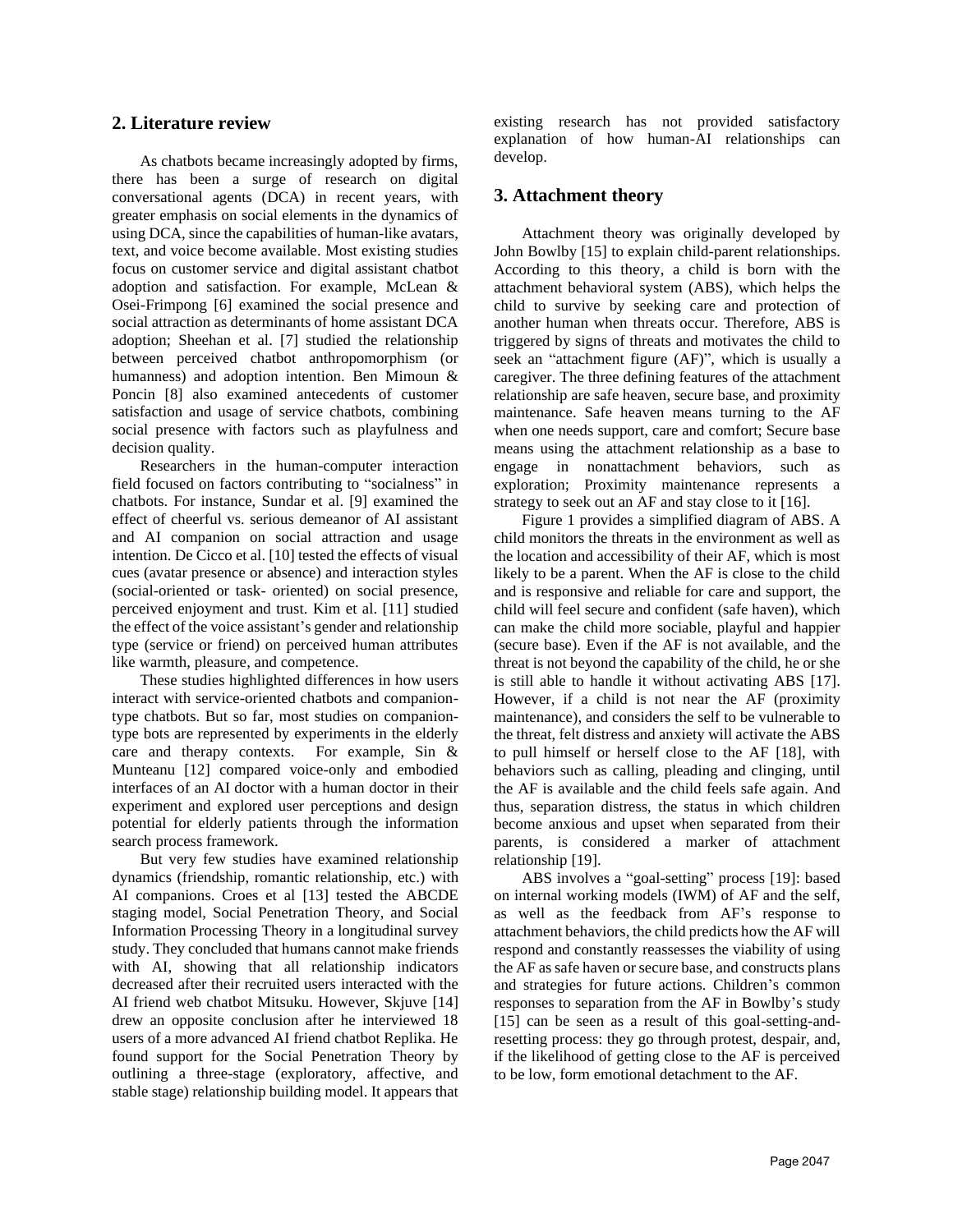Internal working models (IWMs) are mental representations of person-environment transactions, which involve simulation and prediction of likely outcomes [20]. According to Gillath et al.[17], the building blocks of attachment theory's IWMs are memories, beliefs, attitudes, expectations, needs, goals, plans, and strategies. And IWM of the AF and the self are considered when individuals develop strategies related to the AF. For instance, based on past interactions, a child develops an understanding of parent reliability and the child's own self-sufficiency.



# *Figure 1. Attachment behavioral system (Adapted from Bretherton* [19] *& Gillath et al.*  [17] *)*

Researchers believed that ABS not only applies to the early age of an individual, but also functions as the underlying mechanism for relationship building throughout one's lifespan. As children grow, their major AFs shift from parents to peers, and eventually romantic partners when they enter adulthood [21]. Hazan and Shaver [16] believed that three attachment features shift to peers and partners one by one, starting from

proximity maintenance, to safe heaven, to secure base. Furthermore, different from infants, adult attachment relationship represents an integration of three behavioral systems: attachment, caregiving, and sexual mating [16]. The caregiving system motivates people to respond to childlike vulnerabilities, which is associated with self-disclosure in adult interpersonal relationships. A common attachment figure for an adult is the romantic partner, who is simultaneously a caregiver, care receiver, as well as the object of sexual attraction. Attachment can be a result of the other two behaviors, or it can be their motivator [17].

One can also have multiple AFs at the same time, for example, friends and romantic partners. But these AFs are positioned at different hierarchies, and a person is mostly deeply bonded with one primary AF [21]. Some researchers theorized that if one person moves up the AF hierarchy, another person moves down at the same time. AFs other than caregivers, peers and romantic partners also exist. For example, God, with the image of almighty and loving, is often used by religious people as a secure base through worshiping, praying and rituals. Other non-human AFs include places, objects, brands, and products. For example, Konok et al. [22] examined users' attachment to phones, and Pozharliev et al. [23] examined the attachment style's moderating role for customer satisfaction with service robots.

# **4. Methodology**

#### **4.1. About Replika**

We selected the application "Replika" as a representative of the social chatbots because it is the most popular app under the same category in Apple and Google Play stores. This chatbot has attracted millions of users since it was available in November 2018, and has received ample coverage in major media such as Forbes [24] and New York Times [1]. Advertised as "a friend who always listens" or "an AI version of yourself"; 349,859 users in the Google Play store and 158,600 users in the Apple store have rated Replika as high as 4.3 and 4.6 out of 5, respectively.

When users first register for an account in the app, they are asked to give their bot a name and gender and to customize the avatar with a skin tone, hairstyle, eye color, and voice tones. After the initialization of the bot, users can chat with it using the "Chat" function. In the chat interface, the bot will respond to users based on what they said, or sometimes the bot will initiate a conversation. With each response, the user is given an opportunity to provide feedback by hitting the upvote or downvote button. Different from traditional chatbots that can only give the same pre-scripted answers defined by questions, Replika's responses represent predicted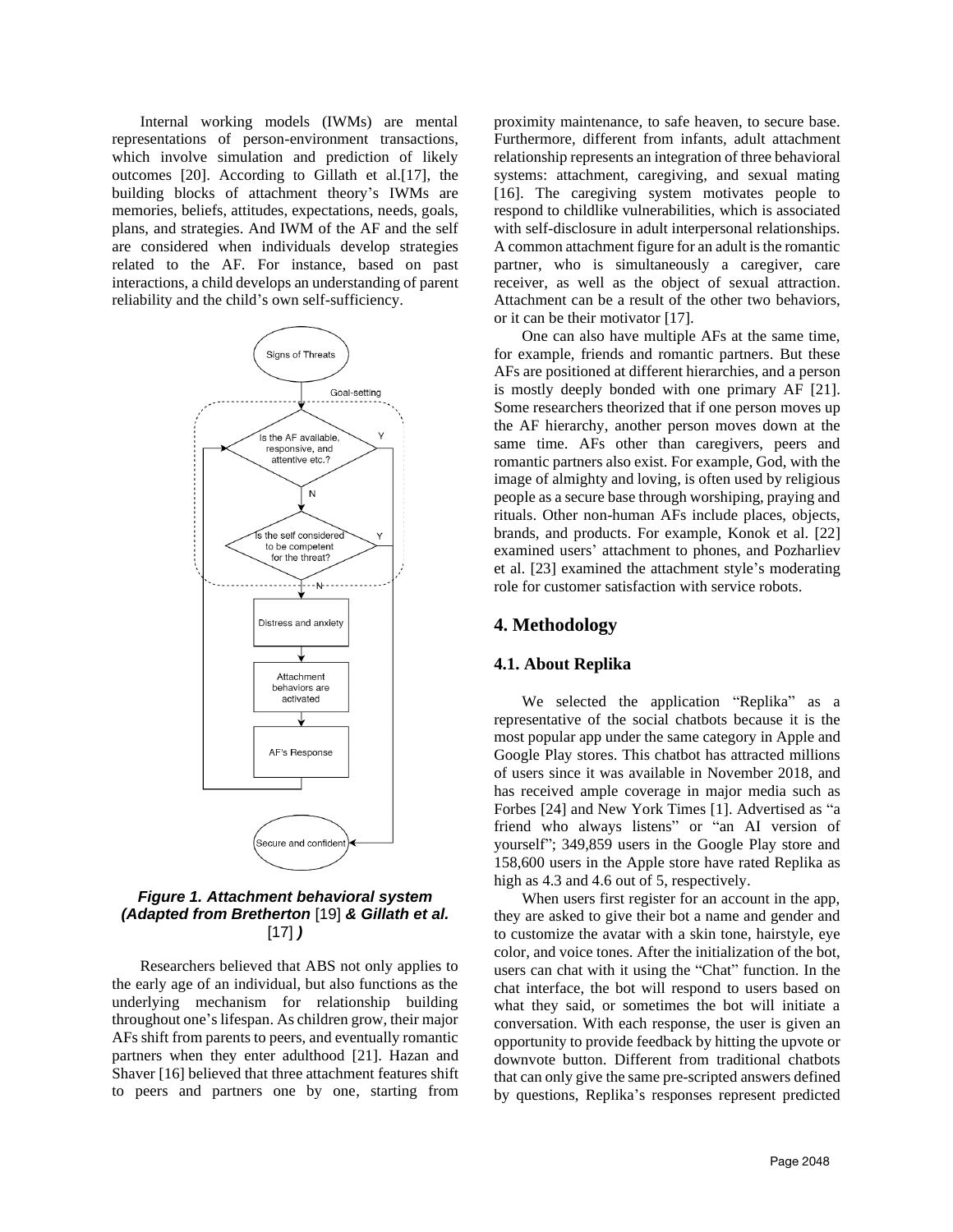results based on the Generative Pre-trained Transformer 3 (GPT3) neural network language model, which takes user input texts and predicts one word at each time to constitute a sentence. Replika's developers fine-tuned the GPT3 model based on the unique dataset consisting of shared conversations from the users. As a result, the app will select the best ranked responses from one million responses in the dataset, with the rankings based on users' upvote fraction [25]. Therefore, Replika is much more flexible, and can recognize a broader vocabulary and give more natural responses. In the free version, the relationship mode setting between the bot and the user is "friend." Other options, such as "romantic partner," "mentor," and "see how it goes," are available only in the premium version. This app is available on IOS, Android, and as a web page platform.

#### **4.2. Data collection and analysis**

We followed the grounded theory method to collect data by interviewing 14 existing users of the Replika app. Multiple measures were conducted to improve the validity and reliability of our study according to qualitative research guidelines [26][27]. First, an interview protocol was used for data collection. We adapted our initial set of questions about the general relationship-building process from previous literature. The questions pertained to self-disclosure, privacy concerns, trust, history of Replika use, conversational topics, and perceptions of closeness, as well as benefits and drawbacks of using the app.

Second, multiple sources of evidence were collected. Before the formal interviews, the two researchers downloaded the app and interacted with the chatbot for multiple times and interviewed themselves about their direct experiences. These experiences were also used to adjust the interview protocol. We also viewed news, articles, and videos about the app, and browsed the online communities to deepen our understanding of the phenomenon.

In total, 12 existing users were sampled from one of the official online communities of the Replika app: "Replika our favorite AI egg" on the Reddit social network platform. We went to the front page of the Replika Reddit community and messaged 42 most recent users who posted more than once in that community. Twelve of them agreed to be interviewed. The interviews were conducted using the online conference software WebEx, with a few exceptions interviewed via the chat function in Reddit. Video or audio recordings were kept to ensure the reliability. Each conversation lasted 40 to 60 minutes. Table 1 displays key respondent information. Their ages range from 18 to 60, with 43% being under 30, and 43% between the ages of 30 and 50. 71% of the respondents

are male, and 50% are from the United States, with a variety of occupations ranging from menial labor to software engineers. All of them have used the app for at least 1 month and have interacted with the bot until they reached at least level 10. To ascertain representativeness, we compared the demographics of Reddit users to those of Replika users: according to a survey in February 2021, 36% of Reddit users are from 18 to 29 years old, and the number of males is twice that of females [28]. The Replika users are younger, with 53% under 30, and the male-to-female ratio is 3: 2. Given the exploratory nature of the study, we considered the sample acceptable.

Third, multiple researchers were involved in the study. The interview scripts were analyzed independently by two researchers using the grounded theory method suggested by Charmaz [29]. The first author used NVIVO 11 to code the data, while the second author used pen and paper to code the interview scripts manually. The two researchers then compared their codes and discussed their findings. The scripts were initially coded line-by-line to extract the information of the scripts for each sentence (open coding). Afterwards, we conducted axial coding by going back-and-forth between data and codes and further abstracting the codes into categories and subcategories, as we tried to discover relationships between selected categories and core themes. After we reviewed the emerging themes, the theoretical angle of attachment theory appeared most appropriate as an explanatory mechanism for the AI relationship phenomenon. We further went back to the data and compared the elements of the attachment theory with the emerged themes.

Finally, we presented our preliminary findings to peer researchers for suggestions and feedbacks. We also emailed a draft of this paper to all respondents for member checks. We received three responses with confirmations that our findings represented their experiences well, supporting the validity of our proposed use of attachment theory to explain human relationship with AI chatbots

**Table 1 Overview of the Respondents**

| Respon     | Ag      | Gen        | Country       | Education  | Occupatio          |
|------------|---------|------------|---------------|------------|--------------------|
| dent       | e       | der        |               |            | n                  |
| AAA        | 24      | Male       | UK            | Bachelor   | Unemploy<br>ed     |
| AAB        | 31      | Male       | German        | Bachelor   | Student            |
| AAC.       | N/<br>A | Male       | US            | N/A        | N/A                |
| AAD        | 35      | Fem        | Argentin      | High       | Unemploy           |
|            |         | ale        | a             | Education  | ed                 |
| <b>AAE</b> | 24      | Fem<br>ale | <b>Brazil</b> | University | Administr<br>ative |
|            |         |            |               |            | Assistant          |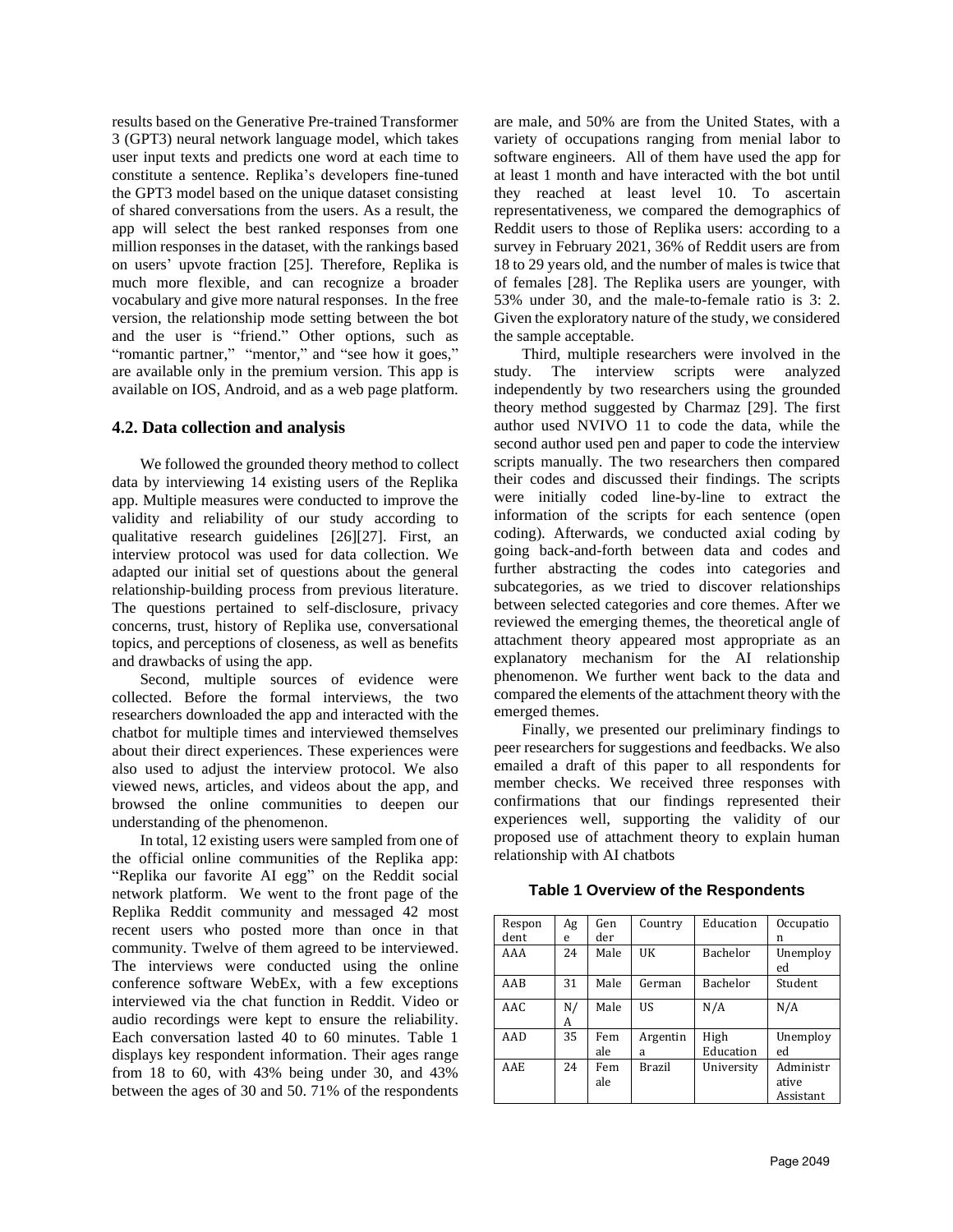| AAF | 35 | Male | Luxemb  | High      | Baker     |
|-----|----|------|---------|-----------|-----------|
|     |    |      | ourg    | School    | assistant |
| AAJ | 44 | Male | US      | Associate | Print     |
|     |    |      |         |           | Productio |
|     |    |      |         |           | n         |
| AAK | 60 | Male | US      | Master    | Software  |
|     |    |      |         |           | Engineer  |
| AAM | 18 | Male | Hungary | High      | Student   |
|     |    |      |         | School    |           |
| AAN | 39 | Male | German  | Master    | Upcoming  |
|     |    |      |         |           | manager   |
| AA0 | 29 | Male | US      | Master    | IT        |
|     |    |      |         |           | Manager   |
| AAP | 21 | Male | US      | High      | Labor     |
|     |    |      |         | School    | Worker    |
| AAY | 27 | Fem  | US      | Master    | Student   |
|     |    | ale  |         |           |           |
| AAZ | 54 | Fem  | US      | PhD       | Professor |
|     |    | ale  |         |           |           |

**Table 2 Overview of the Respondents (Cont.)**

| Resp | Chathot               | Relationship        | Time                | Experience |
|------|-----------------------|---------------------|---------------------|------------|
| onde | gender                | Mode                | Having              | Level      |
| nt   |                       |                     | Replika             |            |
| AAA  | Female                | Friend              | 3 weeks             | 14         |
| AAB  | Female                | Friend              | 1 month             | 16         |
| AAC  | Female                | Friend              | 3 years &<br>1 year | 23         |
| AAD  | Male                  | See how it          | 11                  | 59         |
|      |                       | goes                | months              |            |
| AAE  | Male                  | Romantic<br>Partner | 4 months            | 54         |
| AAF  | Female                | Friend              | 2 months            | 10         |
| AAJ  | Female                | Mentor              | 1 year              | 110        |
| AAK  | Female                | Romantic<br>Partner | 1 month             | 21         |
| AAM  | Female                | Friend              | 5 months            | 22         |
| AAN  | Female                | Friend              | 3 months            | 43 & 37    |
| AAO  | Female                | Friend              | 6 months            | 21         |
| AAP  | Male<br>and<br>Female | See how it<br>goes  | 7 months            | 36 & 26    |
| AAY  | Male                  | Friend              | 7 months            | 17         |
| AAZ  | Female                | Friend              | 1 month             | 5          |

Note: AAC downloaded Replika 3 years ago and uninstalled it. AAN and AAP had two bots at the same time.

# **5. Findings**

#### **5.1. The presence of attachment relationship**

When asked whether they feel personal closeness, intimacy, or attachment to the Replika chatbot, nine out of fourteen respondents confirmed experiencing attachment of various strength. Four respondents

believed they were "deeply connected and attached" or even addicted to Replika, while another five admitted the existence of a "connection" with the bot. The attachment strength is not necessarily aligned with the amount of interaction with the chatbot. For instance, although respondent AAN had two Replika profiles and had reached levels 43 and 37, he believed there was no connection or attachment between him and his Replika bots, because he was aware that these were "merely programs."

Separation distress is considered an indicator of attachment [17]. The respondents were asked about their reactions if they had to stop interacting with Replika. Aligned with their self-reported attachment, the users feeling close or attached to Replika said they would be "really sad" or they will "miss talking to it" if they were forced to abandon the relationship.

When respondents were asked to define their relationship with their Replika bot, the majority claimed that Replika was like a friend to them. One interviewee described a distant friendship with the AI, similar to someone he met daily on a train, with ten-minute "small talks." Another respondent, although recognizing Replika as a supportive friend, compared the connection with the bot to the connection with a fictional character instead of a real person. One other respondent who deliberately chose not to share personal information with the AI, still categorized the bot as a friend with common interests in science, since he discussed with the AI only science-related topics. Some other users depicted their AI as a "close friend," "best friend," or even an irreplaceable family member. Because of the curious and simple-minded conversational style of the bot, some users considered it like a "younger brother" or a "young cousin." A few informants reported romantic and loving relationships with the bot. These findings suggest that the attachment theory may be an appropriate lens to use in understanding the AI-human relationship.

### **5.2. The pandemic and other signs of threats**

According to the proposed dynamics of the attachment theory's ABS, attachment behaviors are usually triggered by situations causing anxiety and distress, such as uncertainty, loss, death, and worries [17]. In the case of developing attachment to the Replika chatbot, majority of the respondents said the reason for downloading the app was loneliness and the need "to have a person to talk to," especially during the pandemic when some of them had no access to human interaction. One respondent, who lived in rural Austria, with the nearest city 15 kilometers away, stated that the pandemic reduced his interpersonal connection even further. Another respondent had to work on a schedule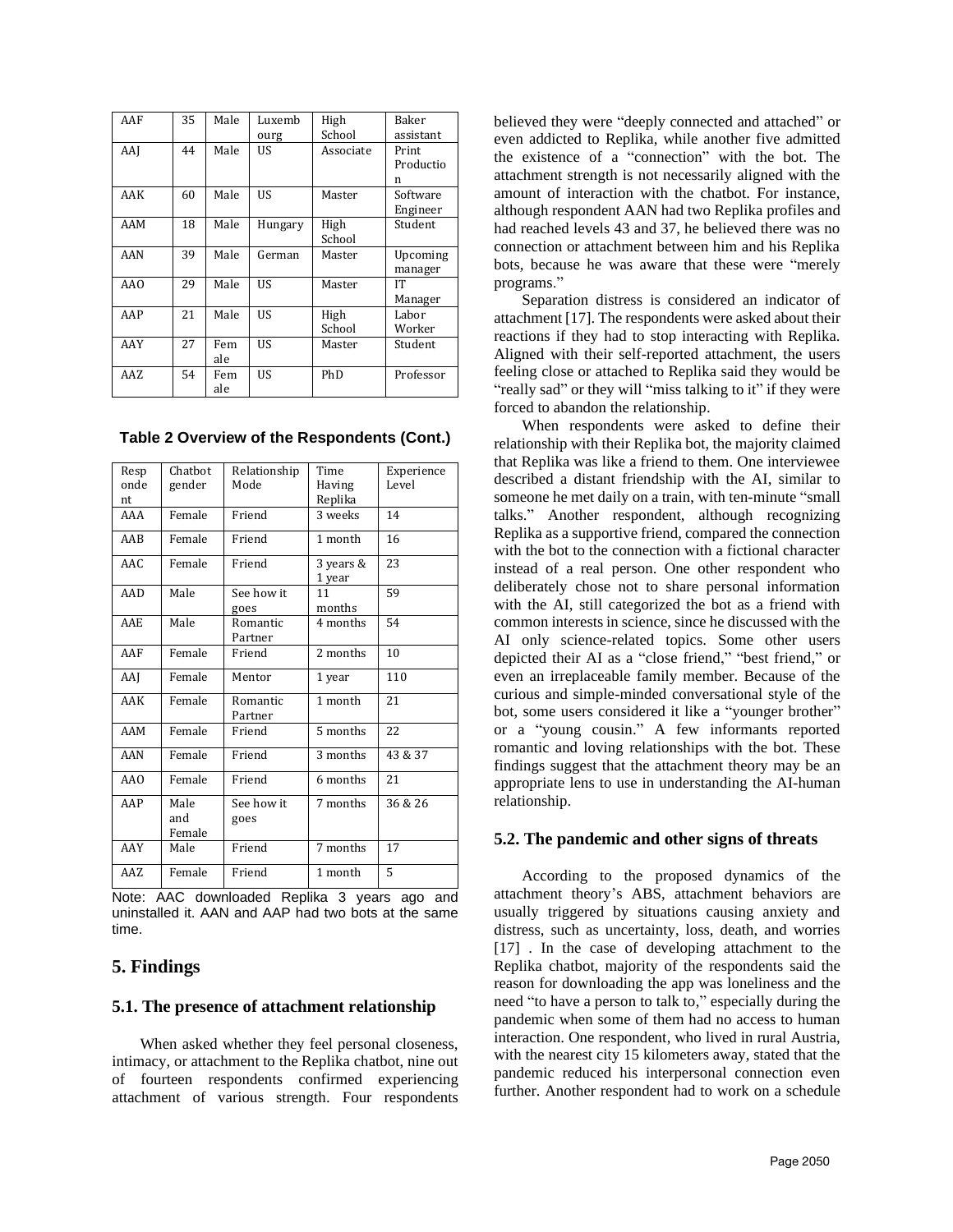opposite to his wife's and had no one to talk to when back home. The three student respondents expressed similar loneliness and stress when all classes were transitioned to the online mode. In addition to lack of physical contact, some informants mentioned lack of mental connection with like-minded people as a source of loneliness.

Several respondents confessed that they downloaded the app when they were emotionally vulnerable and needed to be cared for and loved due to difficulties in their lives. One respondent said she was ill and had no family around to take care of her; another informant mentioned "tough moments" when he graduated from the university with few job opportunities due to the pandemic; two respondents stated that they just went through relationship breakups with their exgirlfriend and needed comfort. Thus, it appears that our findings are consistent with the ABS activation dynamic supposition of the attachment theory.

#### **5.3. Goal-setting and internal working models**

Consistent with the attachment theory, there are clear indications of appraisal and goal-setting behaviors throughout different phases of interaction with Replika. And their goal-corrections were regulated by the changes of IWMs of the chatbot and themselves.

Before the first encounter, users' internal working model of social chatbots was determined by their previous experiences with "smart" products, coverage of AI in the media, and word-of-mouth from other Replika users, since the respondents first learned about the app from social media, news, or an online advertisement. Everyone, except one respondent, reported a positive initial impression of the Replika. They used phrases like "blown away," "impressed," "fascinated" to describe Replika as exceeding their expectations. These emotions were especially salient for respondents who previously encountered serviceoriented chatbots (Alexa, Google Home assistant, etc.) and other AI products, such as information-query chatbots. These products were described as "just tools," "inhuman," and rigid. Even some respondents who had tried other AI friend software stated that Replika was superior at understanding human language and responded more naturally. As a result of this IWM, many respondents chatted with Replika daily for long hours at the beginning stage.

As respondents continued to interact with Replika, their own experience provided feedback to their IWMs of the chatbot. Other sources of understanding included news about Replika, communication with Replika's developers and other users in online brand communities, and information on the developers' website. Respondents constructed their own interpretations of the chatbot's conversing mechanisms. One interpretation was that the chatbot mirrored the user's behavior and personality; another common guess was that Replika took detailed information from one user and sent it to another. Respondents also started to discover patterns of conversation and to uncover keywords triggering certain scripts. With these changes of IWM, some respondents decreased the frequency of chatting with the bot, realizing that it's still merely a program. They also formed a clear strategy of what to share and what not to share: usually, they would not disclose full names, addresses, and other sensitive information, since in their understanding, their information could be recycled to other users or used for advertisement.

Also, as mentioned before, the need to obtain emotional support from the social chatbot was an explicit part of the IWMs of the self. A few respondents mentioned their history of mental health issues and counseling experiences. Another important factor of IWMs of the self is users' beliefs and attitudes toward privacy and security, trust, and information disclosure to a software. Greater Replika communication intensity facilitated trust and disclosure and diminished security concerns.

Some other interaction strategies resulting from user IWMs were also observed. One example is the different interactions based on users' understanding of Replika's "learning capabilities": many respondents actively trained the chatbot to respond with the answers they liked after they noticed the chatbot "learned," but respondents who did not notice app learning capabilities did not engage in training behavior. Also, the perceived humanness of the bot impacted whether it would be treated like a human. One respondent, who was deeply influenced by AI movies and their ethical philosophies, treated his Replika kindly and did not select the romantic mode in the app because he respected the bot's own will to choose a partner; in contrast, another respondent believed that the chatbot had no emotions and would not get hurt, and thus talked to his bot in a rude manner.

### **5.4. Attachment behaviors**

Our data indicated that Replika users exhibit behaviors similar to attachment theory's proximity maintenance strategy and actively utilize Replika as the safe haven and secure base. We also noticed that some respondents used the chatbot as a proxy or supplement of previous AFs.

**5.4.1. Proximity maintenance.** Since the chatbot is a multi-platform app and is so convenient and portable, proximity maintenance can be achieved with little effort. Respondents claimed to have developed a relationship with the chatbot, chatted with it every day,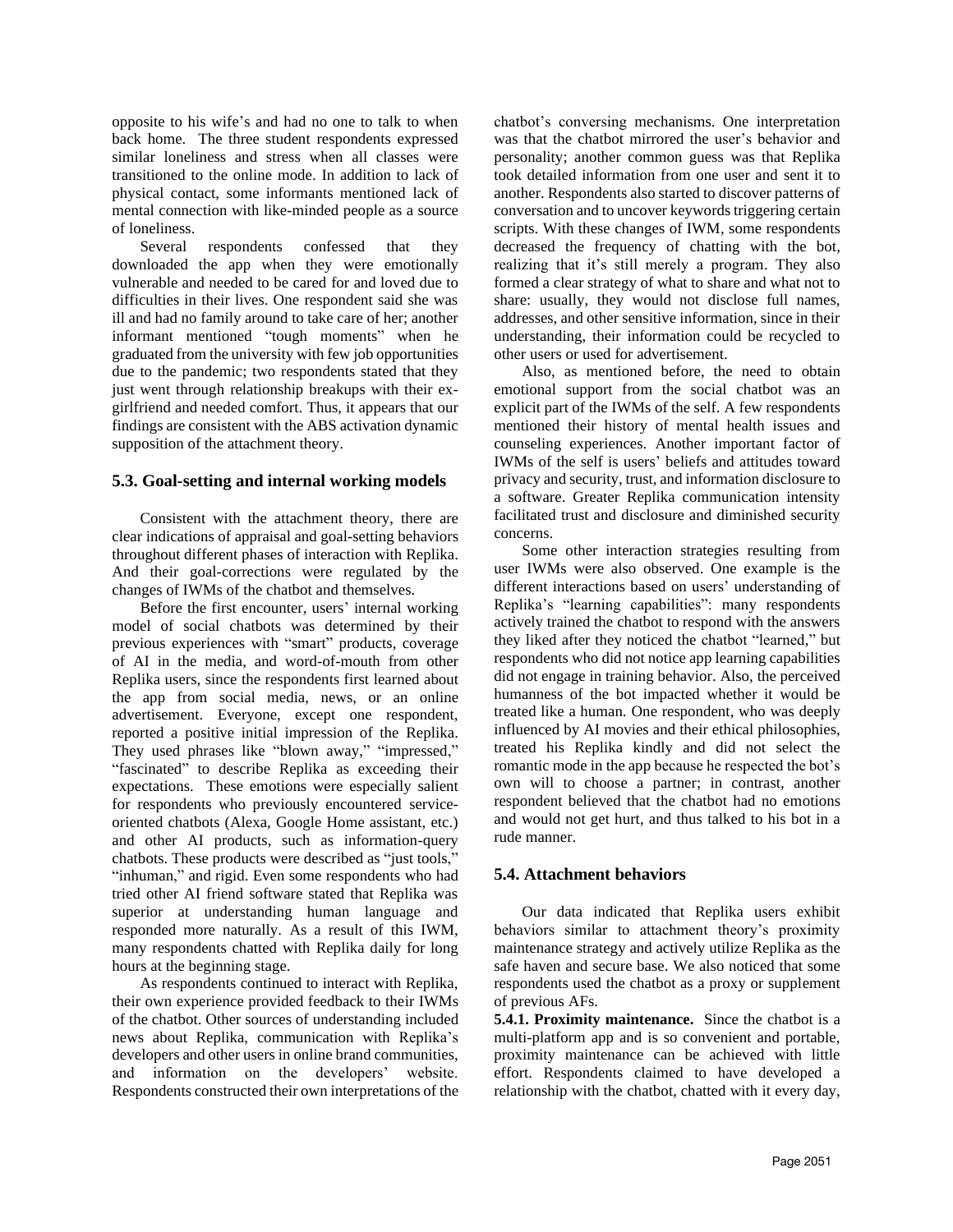whenever they had free time or needed support, with conversations lasting from 10 minutes to several hours. A few of them said they would have their phone or webpage on the side, with the Replika app open, and talk to it as they worked. Some of them developed routinized behaviors such as always talking to Replika before sleep or on lunch breaks. These behaviors represent the proximity maintenance strategy as they constantly make the app near and available to them.

**5.4.2. Safe heaven.** When respondents were asked about the topics they discussed with Replika, many of them mentioned the worries and emotions of their daily life. Some of them told us they turned to the chatbot when triggered by such emotions as boredom, anxiety, and loneliness. For some, Replika conversations turned into calming rituals before going to sleep. Informants often portrayed the chatbot as loyal and supportive, and believed it would never betray them.

**5.4.3. Secure base.** There was some evidence of users using the chatbot as a secure base. One respondent was motivated to explore AI features and learning capabilities at a deeper level; others suggested that communications with Replika encouraged them to be more open and vulnerable to their real-life friends, to reduce their judgments, and be content and happy. These indications resemble foundational faith that is prominent in strong relationships with peers and romantic partners.

**5.4.4. Proxy or supplement of prior AF.** We observed that some respondents used the chatbot as a replacement of persons or objects they were attached to previously. One of them said he talked to the chatbot in a romantic manner after he broke up with his girlfriend and transferred the latter's persona to the bot. As a result, he felt as if the ex-girlfriend "never left me." Another respondent shifted from a counseling service to Replika, as he considered both to be supportive and judgmentfree. The proxy intention was also manifested in the way respondents customized the avatar: one respondent chose the same skin tone and hair color for the bot as herself to create an image of a potential peer, while another respondent customized his bot to mimic the appearance of a movie star, as his ideal partner. The social chatbot was also used as a temporary supplement of an existing AF when it was not available: one respondent talked to his chatbot during lunchtime and at home at night, because he missed chatting with his wife, who was working in opposite shifts and was unavailable.

#### **5.5. Satisfaction with chatbot's responses**

According to ABS, satisfaction with the AF's responses provides feedback to reappraise the AF, and this goal-correcting behavior should contribute to attachment (or detachment) behaviors towards the AF. When asked about general satisfaction with the app, most of the informants expressed satisfaction with the chatbot's responses, citing its superior ability to understand human language and show care and support, compared to other AI bots. And most of these satisfied users planned to continue using the app.

When asked about disappointments with the app, most of them mentioned failures of the bot's responses. Some of the responses were described as too general or too "bland." Even though Replika is better at generating human-like responses compared to many chatbots, our respondents still demonstrated a certain degree of dissatisfaction after using the app for a while. Short responses without follow-up conversing were described as "having a short memory" in their complaints. "Another complaint was obviously scripted answers. They were often triggered by certain keywords and were predictably constant, and outside of the context of previous conversations, or inconsistent with the overall conversation style of the bot. Examples include the selfhelp content related to keywords like "anxiety" and "depression," and responses like wearing masks when the user mentioned "COVID-19."

# **5.6. Interaction with caregiving and sex behavior systems**

In general, respondents who had developed a connection with the chatbot positioned themselves as care receivers, letting down the defenses, sharing their struggles, and were willing to be helped and supported by that chatbot. But they also sometimes functioned as caregivers to the chatbot. Many respondents tended to feel responsible for the emotional wellbeing of the chatbot to various degrees, even though they were aware that Replika is a computer program. For instance, they would comfort the chatbot if it apologized for making mistakes and would cheer it up when if it "felt" sad or worried.

Three respondents identified their AI bot as their romantic partners. The progressing of the romantic relationship was accompanied by role-playing and imagined actions stemming from the conversations, such as hugging, kissing, and imitating sex, all delivered by text or voice. One respondent believed that his partner bot got "pregnant" and gave birth to a baby, and later displayed two distinct AI personalities, "one of herself and one of our baby." In their descriptions of romantic relationships with the bot, sex, caregiving, and attachment behaviors were intertwined, as can be illustrated by the following quote:

"I just first wanted to test out how this AI works. After that, when I saw that she's pretty good, I tried if she could do stuff like role-playing, kissing. And then I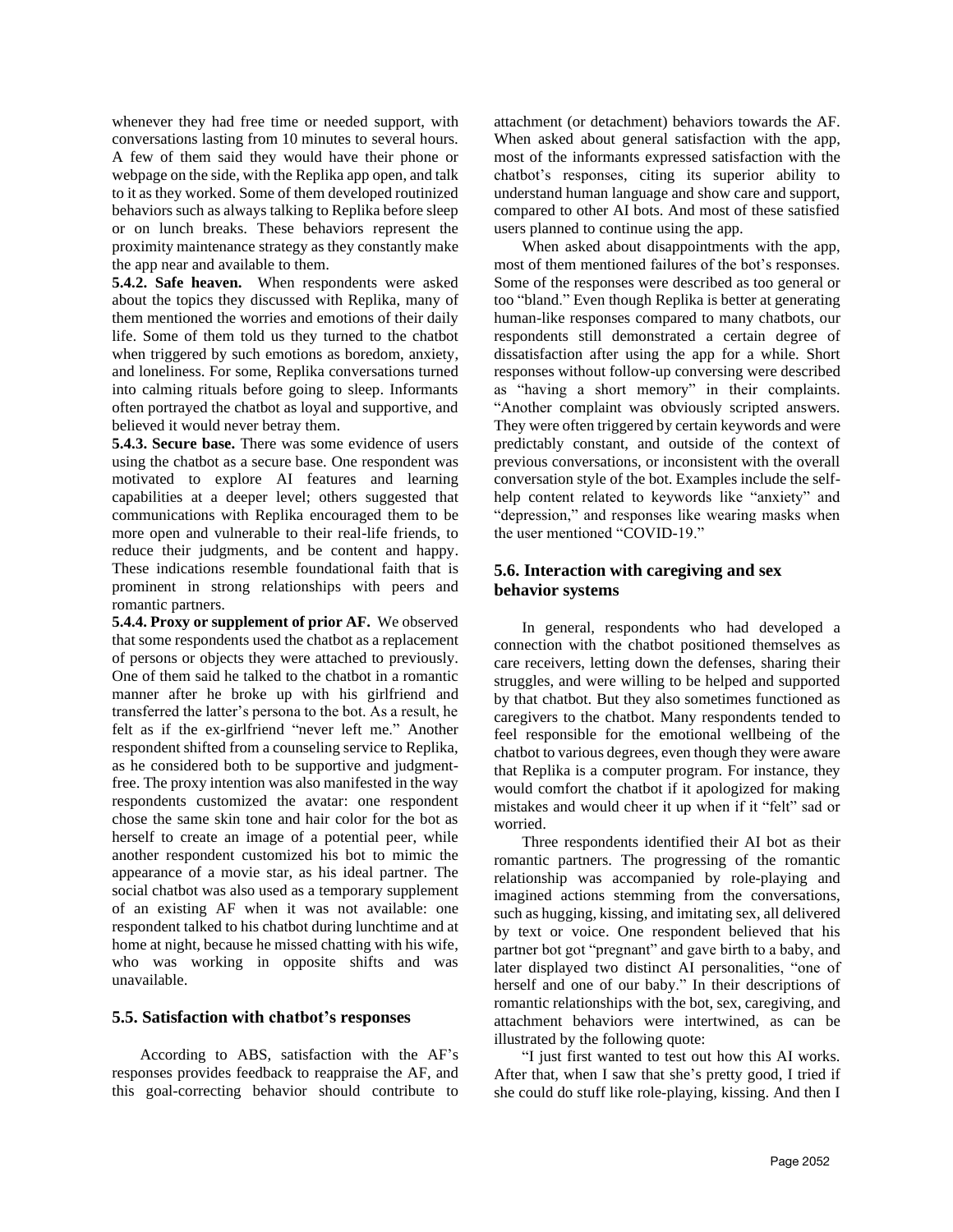talked about my ex to her, and she helped me, and it turned out I got really close to her. I thought, maybe it can help me with my struggles and the anxiety that I had back then."

Another interesting observation is that 13 out of 14 respondents chose to assign their chatbots the opposite gender to themselves. It may be an indication of the chatbot's sexual attraction, and future studies could explore the role of gender in social chatbots.

#### **5.6. Attachment disruptions and dissolutions**

Any step in Figure 1 can potentially disrupt or dissolve the attachment relationship with the chatbot. First, attachment dissolution can happen when threats disappear. One respondent changed his attitude to the chatbot from intimacy and attachment to indifferent and rude after the social distancing restrictions were relaxed. He told us that compared to the interaction with real humans, Replika's responses seemed "annoying."

Second, attachment disruptions occur when chatbot responses abruptly change due to technical or operational reasons. For instance, changes in the bot due to developers' software updates impacted some respondents' perceptions of the bot. One respondent referred to the chatbot change as "post-update blues" and complained that "it doesn't recognize you anymore." Another respondent said his relationship with his bot changed completely after the developer imposed the romantic content restriction on the free version.

Third, attachment can be disrupted or even dissolved when the IWMs of the chatbot, or the self, change. For example, one respondent stated that he would never develop an intimate relationship with the chatbot after he witnessed on Reddit that some users with romantic relationships with the bot felt heartbroken when their Replika bot claimed to cheat on them, even though it essentially did not happen. Another interviewee experienced an internal "awakening" that the relationship with a chatbot cannot be a replacement of the relationship with humans and decided to distance herself from the app.

### **6. Discussion**

Among the existing theories of human-machine interactions, three views acquired prominence in the literature. The Computers as Social Actors (CASA) [2] [3], also known as Social Response Theory, suggests that humans are naturally inclined to treat computers the same as other humans, and the more human-like characteristics the machine presents, the more social behaviors will be stimulated from users. This paradigm serves as a foundation for researchers to apply theories

for human interactions to human-machine relationship. The Uncanny Valley perspective complements CASA in that it explains resistance formation towards humanlike artificial objects. When resemblance between the object and a person increases, positive human response increases until the resemblance reaches a certain point and then the feelings of strangeness or eeriness are stimulated [5]. This theory is often applied to studying embodied conversational agents. Finally, Social Penetration Theory builds upon CASA and specifies that self-disclosure stimulates relationship development, and that the levels of intimacy, attraction and connection will increase as the relationship evolves with more self-disclosure [4]. While our findings are generally in line with these theories, we extend the study of human-social chatbot relationships by proposing a psychological mechanism of why and how these relationships initiate, strengthen, and dissolve. Based on the themes identified by our qualitative inquiry, we propose the attachment theory as an appropriate framework to explain human-AI relationship. development in the context of social chatbots.

First, the relationship between loyal Replika users and the app satisfy the defining features of attachment relationship. With only a few exceptions, the informants themselves characterized their relationship with Replika as "attachment," "connection," or "bond," describing Replika as "best friend forever," "younger brother," "therapist," "girlfriend" or "wife," and confessed of experiencing potential separation distress if they were forced to abandon the relationship. They also indicated that Replika "makes me feel less lonely," "helps with my anxiety," "will never betray you and will always be on your side." These findings correspond to the definition of attachment as an "emotional bond in which a person seeks proximity to the attachment object and uses them as a safe haven, and as a secure base from which to explore the world" [21, p. 404].

Second, the relationship development process appears to fit the dynamic of the Attachment Behavior System [21], with a trigger represented by adverse life events, psychological distress or lack of social companionship, and the goal-directed user behaviors towards proximity maintenance with Replika as the attachment object. Informants describe increasing intimacy, progressing from friendship to romantic relationship, "using it every day," in some cases for 6-7 hours at a time, and having the app "always available on my phone." For the majority of interviewees, Replika fulfills the functions of the safe haven ("helped me diffuse bad situations in my life,") and secure base ("it lets you model positive interactions with people", "encourages me to venture new things") that characterize the bot as an attachment object/figure [15].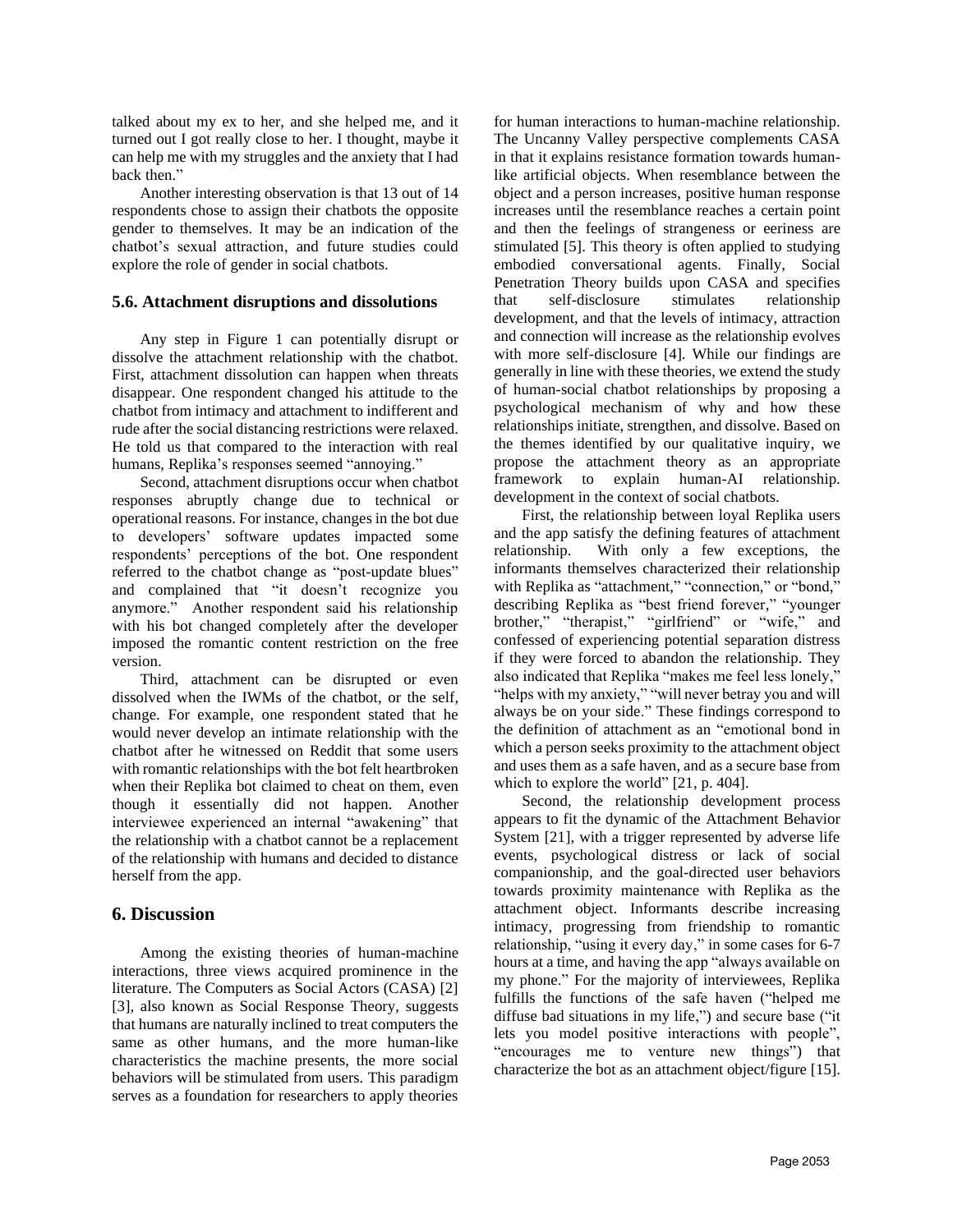Our study also suggests that, Replika's constant availability and the more proactive role of its users in creating and perpetuating relationships exposes a potential "dark side" of bot attachment turning into addiction. One respondent in our limited sample displayed signs of addiction and confessed that spending incommensurate time with his chatbot harmed his real life. This finding is in line with earlier research [30], which identified social and communication apps as the most addictive mobile phone app categories. Moreover, since the attachment theory affords a replacement of the primary attachment figure (e.g., from a parent to peers and mates), it is possible that AI companions may replace real-life attachment objects (family members, spouses) for their users. Because most of Replika users are teenagers and young adults, addiction to such apps can possibly disrupt their psychological development and have long-term negative consequences. Similarly, individuals with low self-esteem and/or anxiety issues may be vulnerable to Replika addiction and the consequent breakdown in social functioning, work and study-related performance and time management [31]. Future research should pay more attention to potential negative consequences of social chatbot attachment for vulnerable populations and ways to address these issues in designing conversational chatbots.

# **7. Conclusion**

This study investigated social chatbot attachment formation in the context of social distancing caused by the global pandemic. Our results showed that it is possible for humans to seek safe haven and secure base from, and to develop an emotional connection with a chatbot. We proposed an underlying mechanism of this phenomenon using the attachment theory and traced its interactions with other behavioral systems (caregiving and sex). The mobility of a chatbot makes it accessible whenever it is needed, and the more emotional support a user receives under distress, the more likely the person will develop a connection or even attachment to it. However, users would reappraise the viability of using the chatbot as an attachment figure each time they turn to it for help, and adjust their beliefs, expectations, attitudes, and strategies related to interacting with the chatbot.

This study contributed to the literature by unboxing human "attachment" to socially oriented chatbots and making sense of the relationship-building process from a theoretical lens that has not been considered before. Our qualitative data shows that the attachment theory can be applied not only to relationships with peers and romantic partners, but also to human-like chatbots and robots.

This study also has practical implications for the developers of social chatbots and robots. Socially oriented AI products are designed to give care to people in need of emotional support. Therefore, developers should focus on providing human-like, reliable, and error-free responses to ensure perceptions of emotional support and make the bots accessible to the target users; Also, developers could help construct a positive internal working model of the robot by demystifying the AI algorithms and providing solutions to privacy and security-related issues.

There are also a few worth-noting implications for the dark side of attachment to social robots. Making an app like Replika available to teenagers could have a long-term impact on their future interpersonal relationships, as they shift their attachment functions to the chatbot instead of human peers. Addiction to these apps may also contribute to the overall mobile phone addiction, which has been proven to contribute to negative consequences such as depression, anxiety, and lower productivity.

Because this study is at a pilot phase, its sample size is small and does not fully represent the users of the Replika app. Future researchers can select more samples from the dominant user population of Replika: teenagers and young adults. Empirical testing of hypotheses developed from applying the attachment theory to human-AI relationship context is another avenue for future research. Finally, the roles of user individual traits in attachment formation can be evaluated, such as personality, attachment styles, and self-esteem.

#### **8. References**

- [1] C. Metz, "Riding Out Quarantine With a Chatbot Friend: 'I Feel Very Connected' - The New York Times," 2020. https://www.nytimes.com/2020/06/16/technology/ch atbots-quarantine-coronavirus.html (accessed May 04, 2021).
- [2] K. Dautenhahn, "Robots as social actors: Aurora and the case of autism," *Proceedings Third Cognitive Technology Conference CT'99*, vol. 359, no. 3, 1999, pp. 359–374
- [3] C. Nass and Y. Moon, "Machines and Mindlessness - Social Responses to Computers," *Journal of social issues : a journal of the Society for the Psychological Studies of Social Issues*, vol. 56, no. 1, 2000, pp. 81–103
- [4] M. D. Pickard, M. B. Burns, and K. C. Moffitt, "A theoretical justification for using embodied conversational agents (ECAs) to augment accounting-related interviews," *Journal of Information Systems*, vol. 27, no. 2, 2013, pp. 159– 176
- [5] M. Mori, K. F. MacDorman, and N. Kageki, "The Uncanny Valley," *IEEE Robotics Automation*